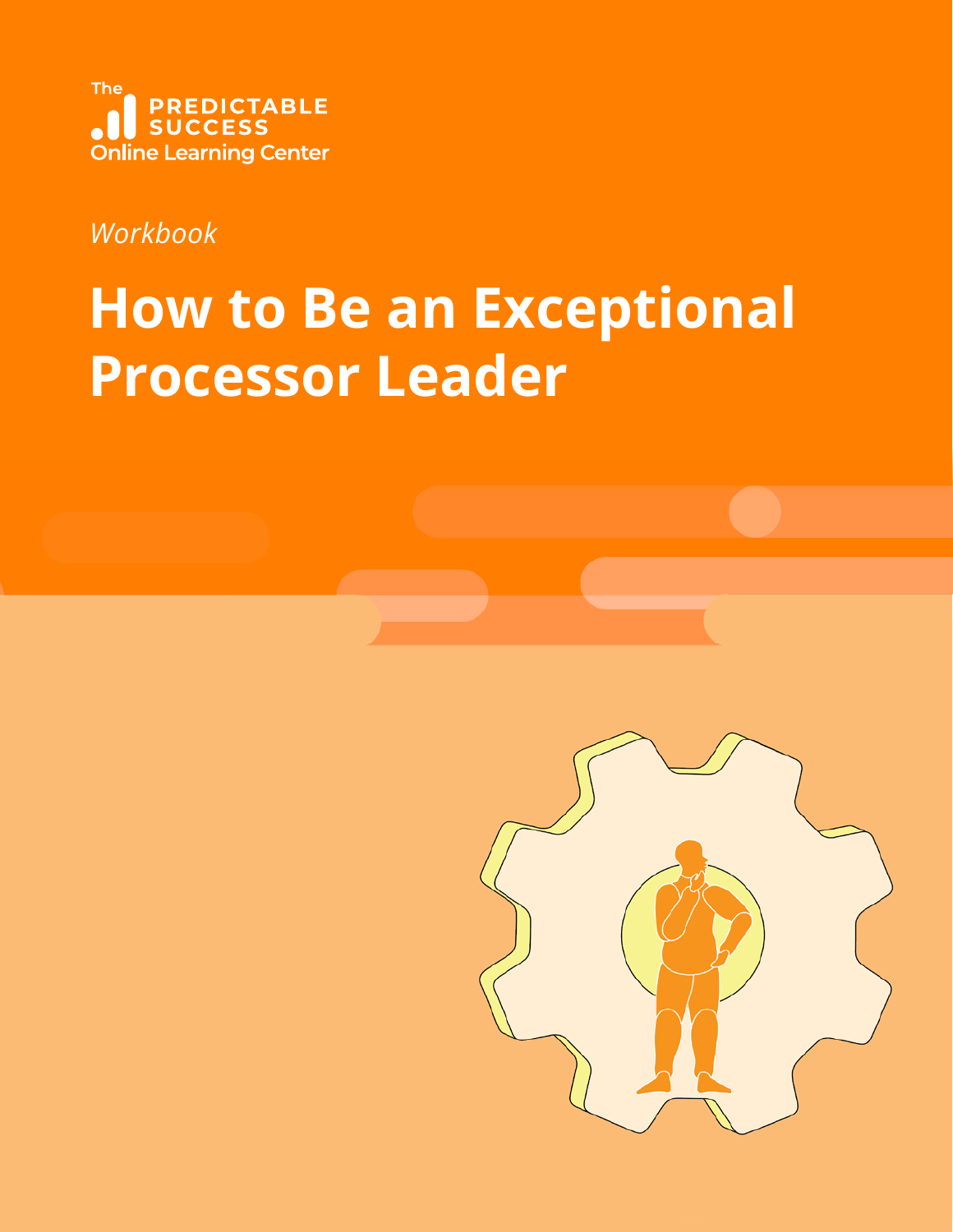**This is the workbook for the Predictable Success Course** *How to Be an Exceptional Processor Leader***. Complete the following to develop a deeper understanding of how your style preferences influence your leadership.** 

#### **Objectives**

- 1) Understand what it means to be a Processor
	- a. Strengths and Assets
	- b. Challenges
- 2) Identify areas to apply the Exceptional Processor Leader's Toolkit in your role
	- a. The Enterprise Commitment
	- b. (Re-)Considering Risk
	- c. Sharing Priorities
	- d. Listening for What's Important
	- e. Disciplined Decision Making

#### **My Processor Score:**

| <b>STYLE</b> | <b>SCORE</b> | <b>LEVEL</b> | <b>DOMINANT</b> |
|--------------|--------------|--------------|-----------------|
| Example      | 360          | Primary      | <b>No</b>       |
| Processor    |              |              |                 |

#### **Activity I: Identifying Your Strengths and Assets**

- 1) Place a checkmark beside the Processor qualities you relate to.
	- $\Box$  Process-oriented  $\Box$  Thrive with systems  $\Box$  Enjoy processes that address complexity Detail-oriented Data-oriented  $\Box$  Consistent work pace  $\Box$  Does things 'right'  $\Box$  Efficient
- 2) Review your checked boxes. Then, reflect on whether you're fully expressing each strength in your current role.

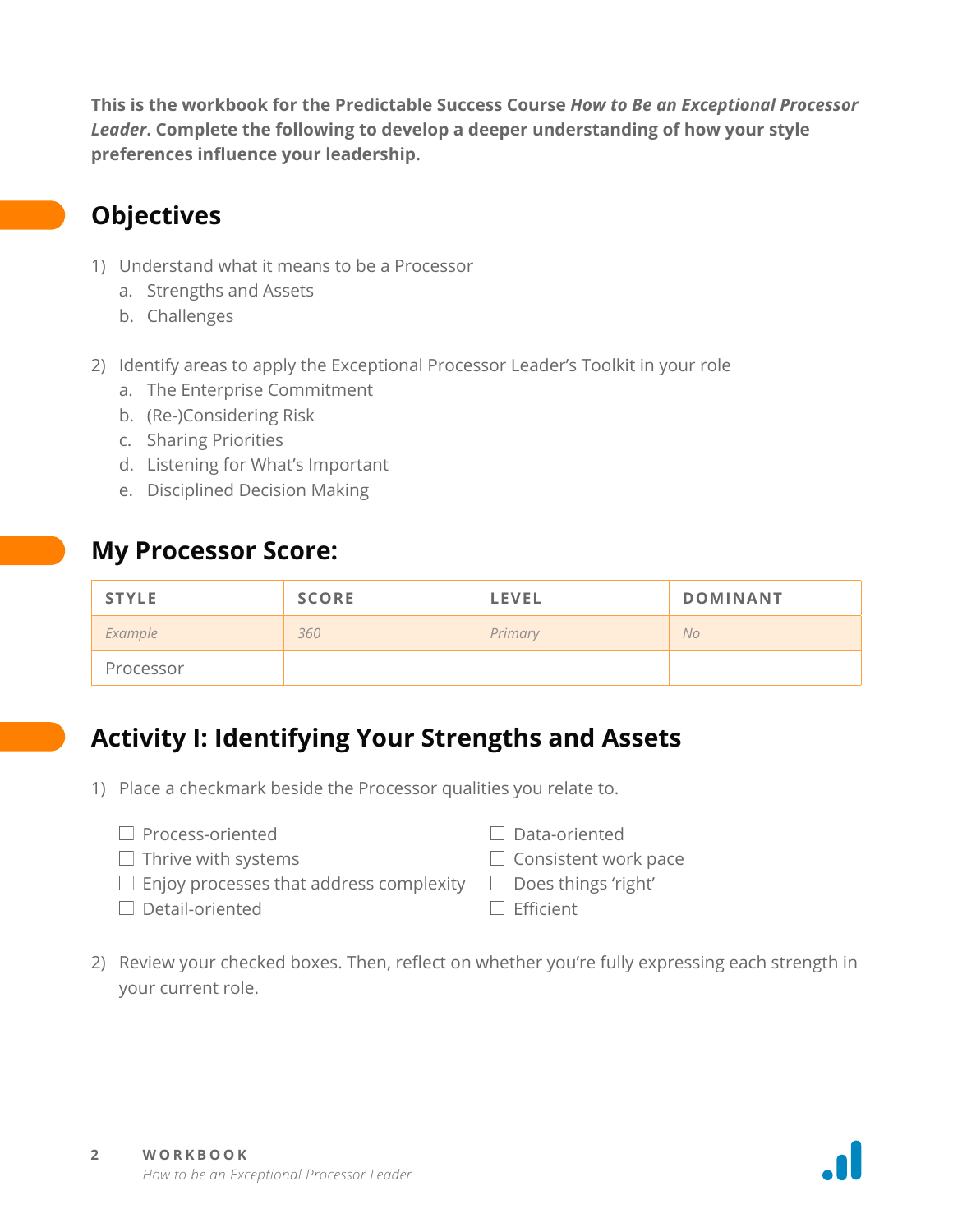*List your checked strengths and assets here and reflect:* 

3) Review your unchecked boxes. Then, reflect on why you're not expressing each strength in your current role. Consider whether you simply do not embody them, or your role is not conducive to expressing them.

|  | List your un-checked strengths and assets here and reflect: |  |  |  |
|--|-------------------------------------------------------------|--|--|--|
|  |                                                             |  |  |  |

### **Activity II: Identifying Your Challenges**

1) Place a checkmark beside the Operator qualities you relate to (or have been made aware of by others).

| $\Box$ Invariable pace         | $\Box$ Overly critical                           |
|--------------------------------|--------------------------------------------------|
| $\Box$ Risk intolerant         | $\Box$ Slow worker                               |
| $\Box$ Overanalytical          | $\Box$ Cannot ramp up work when needed           |
| $\Box$ Lagging indicator       | $\Box$ Fails to consider enterprise priorities   |
| $\Box$ Bottleneck              | $\Box$ Doesn't acknowledge nuance (subjectivity) |
| $\Box$ Fail to see big picture | $\Box$ Skeptical                                 |
| $\Box$ Fail to think long-term | $\Box$ Defaults to "no"                          |
|                                |                                                  |

2) Review your checked boxes and match Toolkit strategies to each challenge.

| <b>CHALLENGES</b>                     | <b>MATCHING TOOLKIT STRATEGY</b> | <b>ADDITIONAL TOOLKIT STRATEGY</b> |
|---------------------------------------|----------------------------------|------------------------------------|
| Example: Fail to see the big picture. | The Enterprise Commitment        | Listening for What's Important     |
|                                       |                                  |                                    |
|                                       |                                  |                                    |

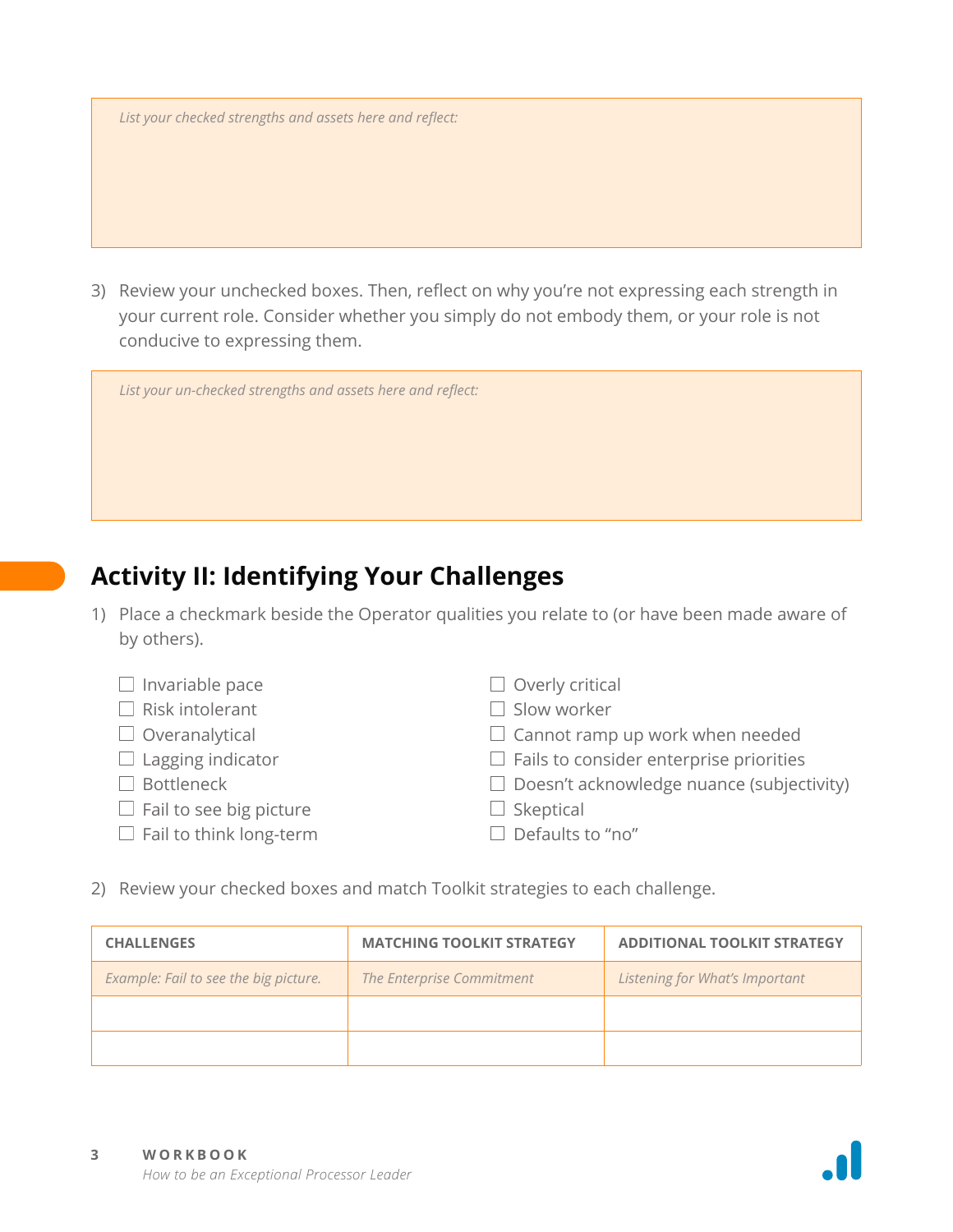3) Review your selected Toolkit strategies. Are you missing any?

*If yes, identify which are missing. Reflect on why that might be. If no, reflect on how you can best adhere to each strategy.*

#### *Notes:*